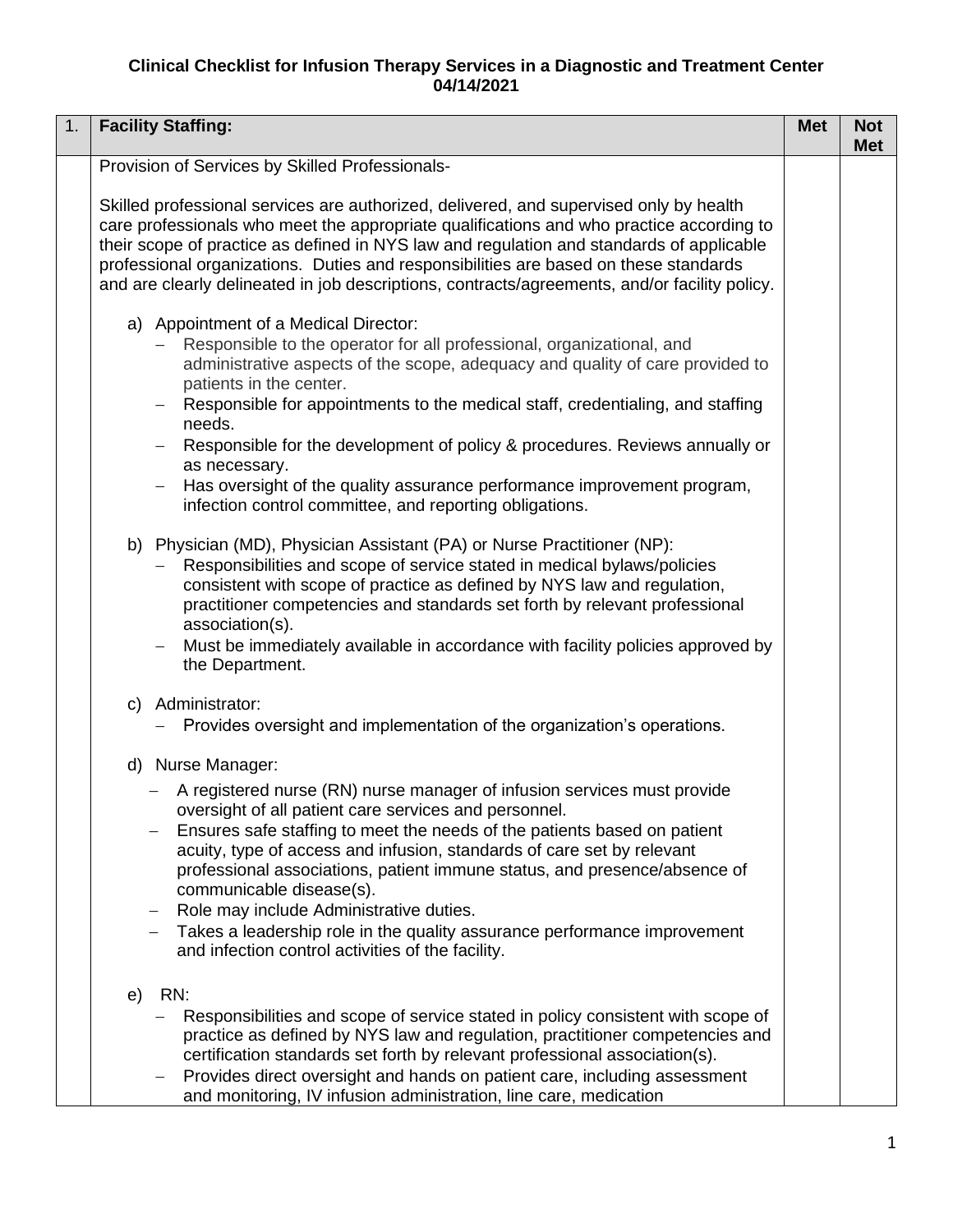|    | f                        | administration, response to adverse events and patient education. Ensures<br>documentation of all patient care that is provided.<br>Participates in the quality assurance performance improvement and infection<br>control activities of the facility.<br>LPN:<br>Responsibilities and scope of service stated in policy consistent with scope of<br>$\overline{\phantom{0}}$<br>practice as defined by NYS law and regulation, practitioner competencies and |            |            |
|----|--------------------------|---------------------------------------------------------------------------------------------------------------------------------------------------------------------------------------------------------------------------------------------------------------------------------------------------------------------------------------------------------------------------------------------------------------------------------------------------------------|------------|------------|
|    |                          | standards set forth by relevant professional association(s).<br>Under the direct supervision of an RN.<br>Per NYS Education Department State Board for Nursing and NYCRR Title 10<br>section 400.15 & 700.4, indicates LPN's MAY NOT administer of blood and<br>blood products, intravenous anti-neoplastic (Chemo) agents, or a bolus of<br>medication by intravenous push.<br>Not authorized to access central lines.                                       |            |            |
| 2. |                          | Staff Personnel/Credential File: Education, Experience and Competence:                                                                                                                                                                                                                                                                                                                                                                                        | <b>Met</b> | <b>Not</b> |
|    |                          |                                                                                                                                                                                                                                                                                                                                                                                                                                                               |            | <b>Met</b> |
|    | $\overline{\phantom{0}}$ | NYS Nursing licensure: RN and LPN                                                                                                                                                                                                                                                                                                                                                                                                                             |            |            |
|    |                          | Pre-employment health physical and applicable immunizations.                                                                                                                                                                                                                                                                                                                                                                                                  |            |            |
|    |                          | Annual health physical and applicable immunizations.                                                                                                                                                                                                                                                                                                                                                                                                          |            |            |
|    |                          | IV certifications/specific competency-based training                                                                                                                                                                                                                                                                                                                                                                                                          |            |            |
|    |                          | Oncology and/or infusion therapy certification of RNs for Chemotherapy<br>administration as applicable.                                                                                                                                                                                                                                                                                                                                                       |            |            |
|    |                          | ACLS and BLS for MDs and RNs taking care of adult patients, PALS and BLS for<br>MDs and RNs taking care of pediatric patients, BLS only for LPNs and unlicensed<br>personnel.                                                                                                                                                                                                                                                                                 |            |            |
|    |                          | Job descriptions for all staff that include patient care responsibilities, education,<br>and experience requirements.                                                                                                                                                                                                                                                                                                                                         |            |            |
|    |                          | Orientation of facility policies and skills competency specific to Job Description<br>and title                                                                                                                                                                                                                                                                                                                                                               |            |            |
|    |                          | Ongoing training and education including competencies related to duties, patient                                                                                                                                                                                                                                                                                                                                                                              |            |            |
|    |                          | care, and infection control.                                                                                                                                                                                                                                                                                                                                                                                                                                  |            |            |
|    |                          | Performance evaluation and competency assessments                                                                                                                                                                                                                                                                                                                                                                                                             |            |            |
|    | $\overline{\phantom{0}}$ | Physician, PA and/or NP credentials:                                                                                                                                                                                                                                                                                                                                                                                                                          |            |            |
|    |                          | They are qualified by training, experience, and administrative ability to<br>$\bullet$<br>assume responsibility for the position.                                                                                                                                                                                                                                                                                                                             |            |            |
|    |                          | Have NYS licensure and DEA privileges<br>$\bullet$                                                                                                                                                                                                                                                                                                                                                                                                            |            |            |
|    |                          |                                                                                                                                                                                                                                                                                                                                                                                                                                                               |            |            |

| 3. | <b>Operational Requirements and Clinical Policies and Procedures:</b>                                                                                                                                                                                                               | <b>Met</b> | <b>Not</b><br><b>Met</b> |
|----|-------------------------------------------------------------------------------------------------------------------------------------------------------------------------------------------------------------------------------------------------------------------------------------|------------|--------------------------|
|    | Facility has obtained all licenses, certifications and/or permits required to carry out<br>proposed services. Examples might include: Limited Transfusion Permit for transfusion of<br>blood administration, onsite pharmacies, etc.                                                |            |                          |
|    | Facility Operating Certificate accurately reflects the type(s) of infusions the facility is<br>approved to administer. Examples include:<br>a) Primary Care<br>- Normotonic IV solutions for hydration<br>- Electrolyte replacement<br>b) Other Medical Specialties<br>Chemotherapy |            |                          |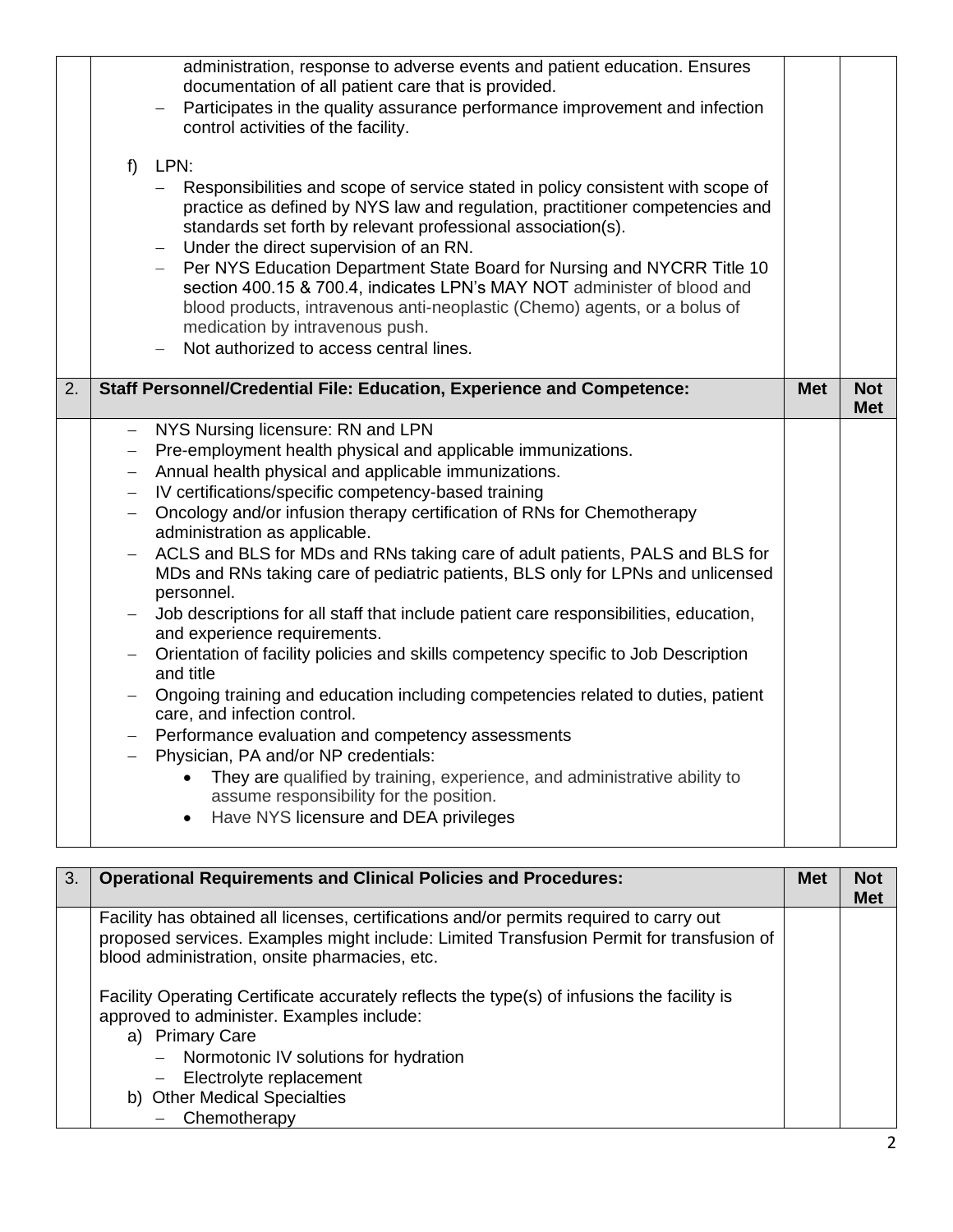- Biologicals
- − Others

Policies & Procedures are developed and in conformance with professionally recognized standards including:

a) Types of infusions to be administered in the facility, including exclusion criteria for patients and infusions not appropriate for the setting, and those infusions that are allowed only if certain conditions are met.

Examples include but are not limited to:

- the exclusion of pregnant women and/or children;
- infusion of specific cardiac IV medications only if setting has cardiac monitoring or telemetry capacity with staff trained and competent to interpret cardiac rhythms;
- under what circumstances colonized patients with multi-drug resistant organisms will or will not be treated in the outpatient setting; and/or
- which classes or specific fluids/ medications require the onsite presence of a physician/PA/NP who is immediately available during administration and recovery.

All infusions of medications under study or being administered under emergency use authorization must have an authorized prescriber onsite at all time while patients are onsite receiving these medications.

- b) Policies and procedures for the care and monitoring of patients receiving specific type(s) of infusions, and condition being treated, to be administered in the setting:
	- − Chemotherapy agents
	- − Antibiotic/antifungal therapy
	- − Biologicals
	- − Steroid treatment
	- − IV fluids
	- − Nutritional supplementation
	- − Parenteral nutrition
	- − MS and other autoimmune IV therapy agents
	- − Blood and blood products
	- − Pain Management
	- − IV push medications: Iron etc.
	- − Other types of IV Infusions
- c) Type of access to be used in an outpatient setting, including care protocols:
	- − Peripheral
	- − Midline
	- − Central line
	- − PICC line
	- − Implantable ports
- d) Clinic Equipment:
	- − Calibration and regular maintenance of machines or equipment
	- − Set up, programming, and usage of pumps and other equipment
	- − Disinfection between patients (point of care HCT machines, chairs).
	- − Routine maintenance.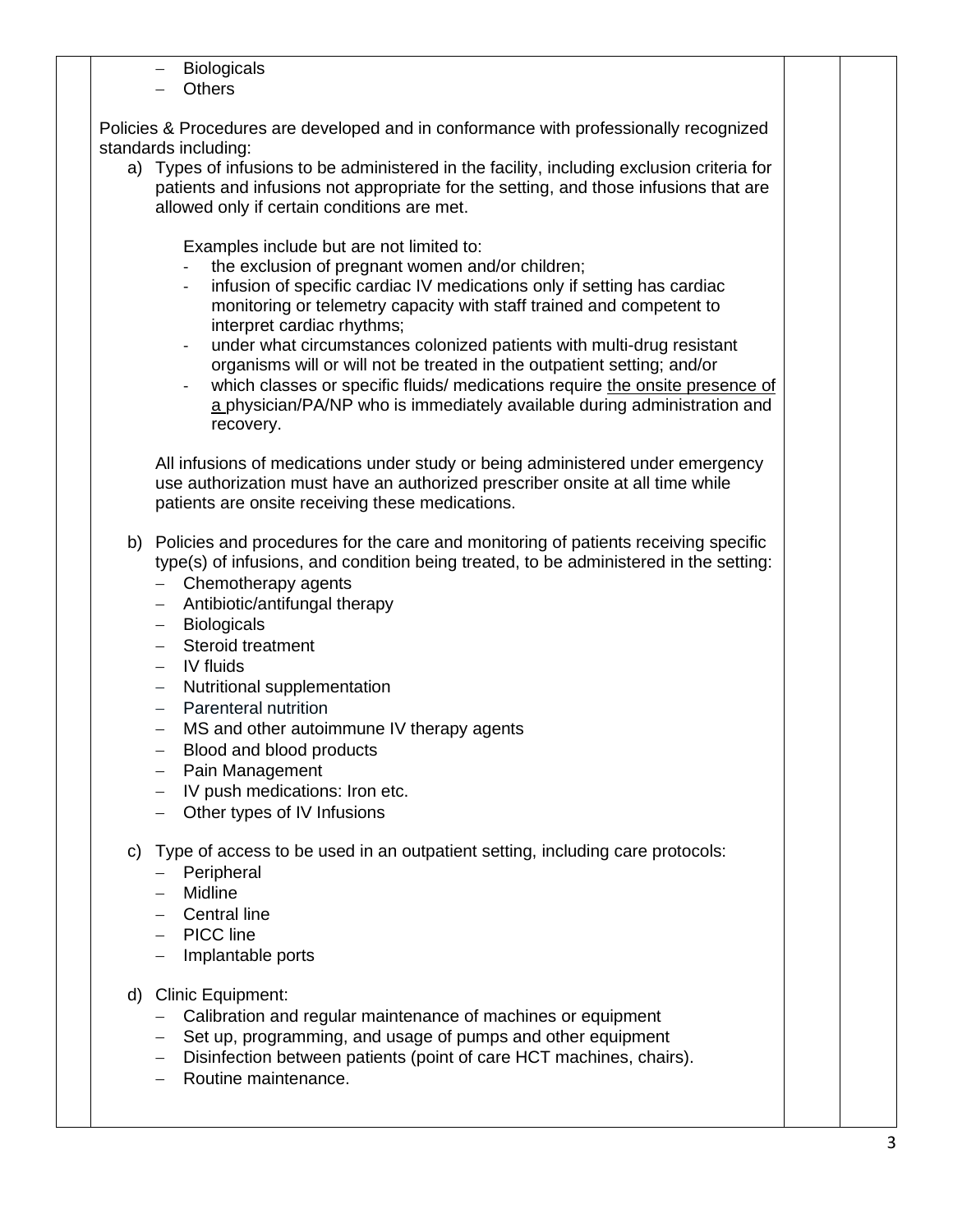## e) Admission criteria:

- − Types of patients to treat in an outpatient setting, including exclusion criteria addressing acuity, allergy and medication reaction history and other relevant factors.
- − Physician order
- − History and physical indicating reason for infusion
- − Laboratory studies
- − Current Medications
- − Allergy history
- − Consent for treatment including risks and benefits of treatment.

## f) Plan of Care:

- − Diagnosis and care issues
- − Interventions
- − Treatment plan
- g) Comprehensive assessment of patients (by Nursing and Medical Providers):
	- − Initial assessment with a reassessment prior to each treatment.
	- − A review of all prescription and over the counter medication and supplements the patient is currently taking to identify any potential adverse effects and drug reactions, including significant side effects and/or drug interactions.
	- − Check lab work (e.g., electrolyte panel, white blood cell, kidney, liver) before treatment, as applicable.
- h) Drugs, services, and treatments are administered only as ordered by an authorized prescriber (physician, physician assistant, nurse practitioner).Drugs, services, and treatments are ordered by authorized prescribers consistent with plan of care established and periodically reviewed by the attending physician.
- i) Nursing administration:
	- − Infusions administered per MD/PA/NP order.
	- − Follows all policies and procedures based on standards set forth by a professional association.
	- − Performs medication verification and inspects medication integrity per policy.
	- − Performs insertion site care, dressing changes, catheter flushes, transfer set changes etc. per facility policy.
	- − Monitors the patients during the infusion per facility policy according to infusion type, patient safety, patency and/or the prevention of potential adverse events.
	- − Follows established facility protocols for adverse events including, but not limited to the following: Phlebitis, Infiltration, Extravasation, Occlusion, Air Embolism, Infection and Adverse Reactions.
	- − Access site is visualized during treatment.
	- − Documents treatment, including any abnormal or adverse events.
	- − Follows strict infection control protocols and wears the appropriate PPE.
	- − Maintains the Physical Environment: Patient spacing, isolation, visitation etc.
- j) Pharmaceuticals:
	- − Preparation of an Infusion medication in an appropriate pharmacy. Mixing substances for infusions need to be done in a pharmacy under a laminar hood. (Reference to general USP 797).
	- − If no pharmacy onsite, has an agreement and/or contract for services.
	- − Appropriate delivery of the Infusion medication from the pharmacy to the DTC.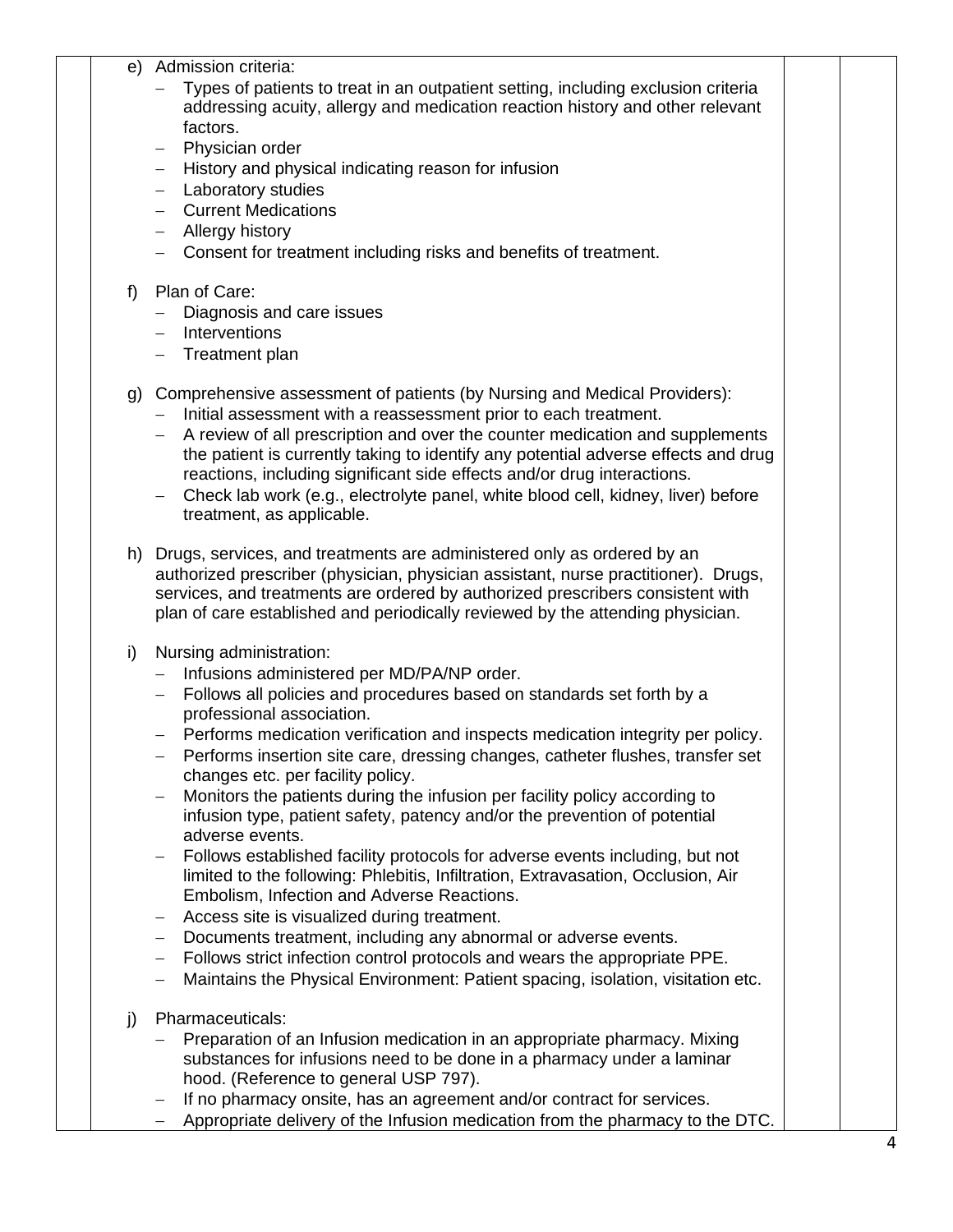|    | Adequate storage, security, and monitoring of infusion medications.<br>Safe disposal of infusion medications and/or supplies.<br>NYS Board of Pharmacy (BoP) Acknowledgement and/or Licensing approval<br>if needed for proposed services.<br>Development of protocols for the monitoring of adverse infusion reactions<br>$\qquad \qquad -$<br>and/or medication errors, including but not limited to:<br>Management of Infusion reaction<br>Management of Allergic Reaction<br>$\bullet$<br>Documentation requirements<br>$\bullet$<br>Defective and/or compromised medication, infusion device(s) and pumps<br>Protocol for documentation and review through QAPI                                                                                                                                                                                                                                                                                                                                                                                                                                                                                                                                                                                                                                                                                                                                                                                                                                                        |            |                          |
|----|-----------------------------------------------------------------------------------------------------------------------------------------------------------------------------------------------------------------------------------------------------------------------------------------------------------------------------------------------------------------------------------------------------------------------------------------------------------------------------------------------------------------------------------------------------------------------------------------------------------------------------------------------------------------------------------------------------------------------------------------------------------------------------------------------------------------------------------------------------------------------------------------------------------------------------------------------------------------------------------------------------------------------------------------------------------------------------------------------------------------------------------------------------------------------------------------------------------------------------------------------------------------------------------------------------------------------------------------------------------------------------------------------------------------------------------------------------------------------------------------------------------------------------|------------|--------------------------|
| 4. | Infection Prevention and Control Program, Plan and Policies:                                                                                                                                                                                                                                                                                                                                                                                                                                                                                                                                                                                                                                                                                                                                                                                                                                                                                                                                                                                                                                                                                                                                                                                                                                                                                                                                                                                                                                                                | <b>Met</b> | <b>Not</b><br><b>Met</b> |
|    | Consistent with NYCRR Title 10, Section 702.4 the DTC must establish an infection<br>control committee that is responsible for establishing plans, policies, and procedures for<br>investigating, controlling, and preventing infections in the facility. The infection control<br>program should be based on accepted national standards & best practices and has as its<br>goals the prevention and control of infections and communicable diseases. Policies<br>should include:<br>- Hand Hygiene<br>- Injection and Medication Safety.<br>- Aseptic and sterile technique.<br>Medication and supply storage and security.<br>$\equiv$ $^{-1}$<br>Standard, contact, universal and other Infection Control precautions, including<br>the need to isolate or segregate patients due to infectious diseases or<br>decreased immunity.<br>Infusion equipment use, maintenance and disinfection.<br>$\qquad \qquad -$<br>Blood borne pathogens, spills, and exposures.<br>$-$<br>Handling and disposal of hazardous waste, medical waste, and sharps.<br>General cleaning & disinfection, including terminal cleaning.<br>$-$<br>Communicable disease reporting and infection tracking.<br>$-$<br>Staff and patient education<br>There should be evidence of monitoring adherence to infection control policies, the<br>occurrence of health care associated infections, quality assurance and performance<br>improvement activities related to infection control issues and meetings of the infection<br>control committee. |            |                          |
| 5. | <b>Emergency Plan:</b>                                                                                                                                                                                                                                                                                                                                                                                                                                                                                                                                                                                                                                                                                                                                                                                                                                                                                                                                                                                                                                                                                                                                                                                                                                                                                                                                                                                                                                                                                                      | <b>Met</b> | <b>Not</b><br><b>Met</b> |
|    | The facility should develop and implement an emergency plan/policy to address various<br>emergency scenarios, based on services provided, utilizing current professionally<br>recognized standards and evidence-based protocols to ensure the safety of staff,<br>patients, and visitors.<br>Staff to have ACLS/ PALS or BLS according to job description and duties.<br>Staff to be trained on protocols for recognition and treatment of<br>anaphylaxis and other known or potential adverse events/responses to<br>infusions requiring urgent/emergent intervention.<br>MD/mid-level practitioners are available onsite or immediately available to<br>assess patients, provide care and prescribe emergency treatment<br>consistent with policies, procedures, and protocols for administration of<br>various infusion therapies.                                                                                                                                                                                                                                                                                                                                                                                                                                                                                                                                                                                                                                                                                       |            |                          |